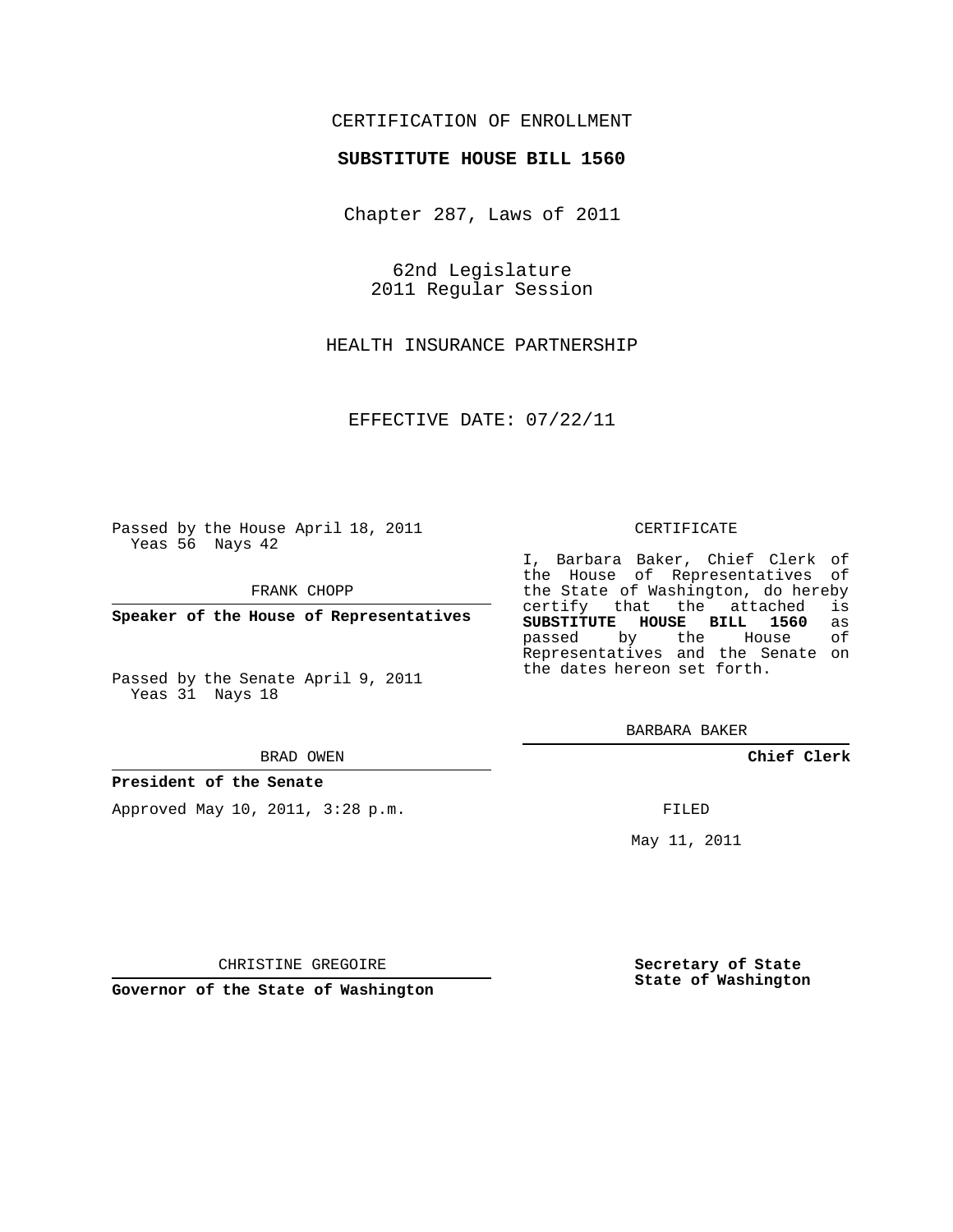# **SUBSTITUTE HOUSE BILL 1560** \_\_\_\_\_\_\_\_\_\_\_\_\_\_\_\_\_\_\_\_\_\_\_\_\_\_\_\_\_\_\_\_\_\_\_\_\_\_\_\_\_\_\_\_\_

\_\_\_\_\_\_\_\_\_\_\_\_\_\_\_\_\_\_\_\_\_\_\_\_\_\_\_\_\_\_\_\_\_\_\_\_\_\_\_\_\_\_\_\_\_

AS AMENDED BY THE SENATE

Passed Legislature - 2011 Regular Session

**State of Washington 62nd Legislature 2011 Regular Session By** House Health Care & Wellness (originally sponsored by Representatives Cody and Jinkins)

READ FIRST TIME 02/16/11.

 AN ACT Relating to the health insurance partnership; and amending RCW 70.47A.020, 70.47A.030, 70.47A.050, and 70.47A.110.

BE IT ENACTED BY THE LEGISLATURE OF THE STATE OF WASHINGTON:

 **Sec. 1.** RCW 70.47A.020 and 2008 c 143 s 1 are each amended to read as follows:

 The definitions in this section apply throughout this chapter unless the context clearly requires otherwise.

 (1) "Administrator" means the administrator of the Washington state health care authority, established under chapter 41.05 RCW.

 (2) "Board" means the health insurance partnership board established in RCW 70.47A.100.

 (3) "Eligible partnership participant" means a partnership participant who:

(a) Is a resident of the state of Washington; and

 (b) Has family income that does not exceed two hundred percent of the federal poverty level, as determined annually by the federal department of health and human services.

 (4) "Health benefit plan" has the same meaning as defined in RCW 48.43.005.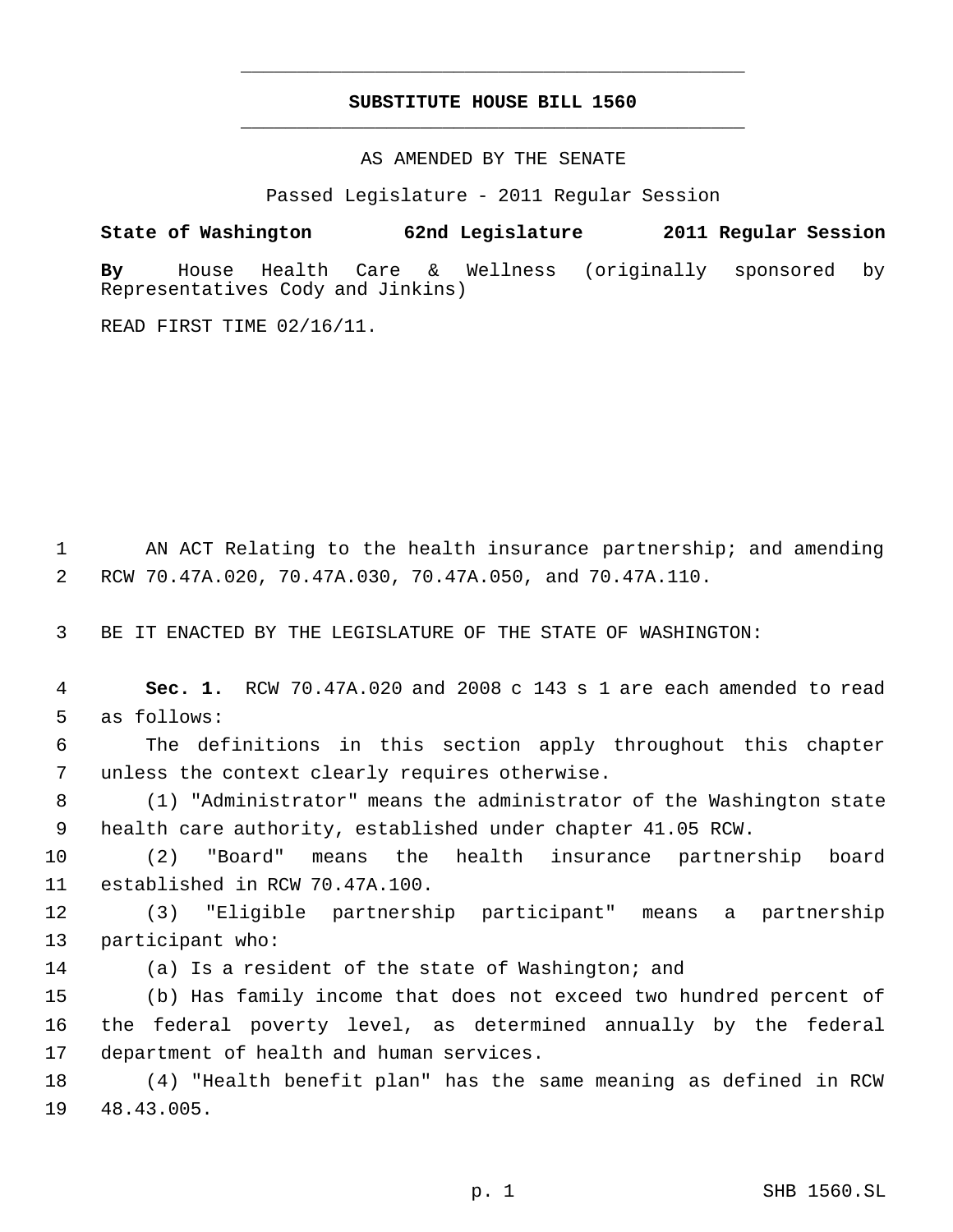(5) "Participating small employer" means a small employer that has entered into an agreement with the partnership to purchase health benefits through the partnership. To participate in the partnership, an employer must attest to the fact that (a) the employer does not 5 currently offer health insurance to its employees and has not offered insurance for at least six months, and (b) at least fifty percent of the employer's employees are low-wage workers.

 (6) "Partnership" means the health insurance partnership established in RCW 70.47A.030.

 (7) "Partnership participant" means a participating small employer and employees of a participating small employer, and, except to the extent provided otherwise in RCW 70.47A.110(1)(e), a former employee of a participating small employer who chooses to continue receiving coverage through the partnership following separation from employment.

 (8) "Small employer" has the same meaning as defined in RCW 48.43.005.

 (9) "Subsidy" or "premium subsidy" means payment or reimbursement to an eligible partnership participant toward the purchase of a health benefit plan, and may include a net billing arrangement with insurance carriers or a prospective or retrospective payment for health benefit plan premiums.

 **Sec. 2.** RCW 70.47A.030 and 2009 c 257 s 1 are each amended to read as follows:

 (1) To the extent funding is appropriated in the operating budget 25 for this purpose or obtained through federal resources, the health insurance partnership is established. The administrator shall be responsible for the implementation and operation of the health insurance partnership, directly or by contract. The administrator shall offer premium subsidies to eligible partnership participants under RCW 70.47A.040.

 (2) Consistent with policies adopted by the board under RCW 70.47A.110, the administrator shall, directly or by contract:

 (a) Establish and administer procedures for enrolling small employers in the partnership, including publicizing the existence of the partnership and disseminating information on enrollment, and establishing rules related to minimum participation of employees in small groups purchasing health insurance through the partnership.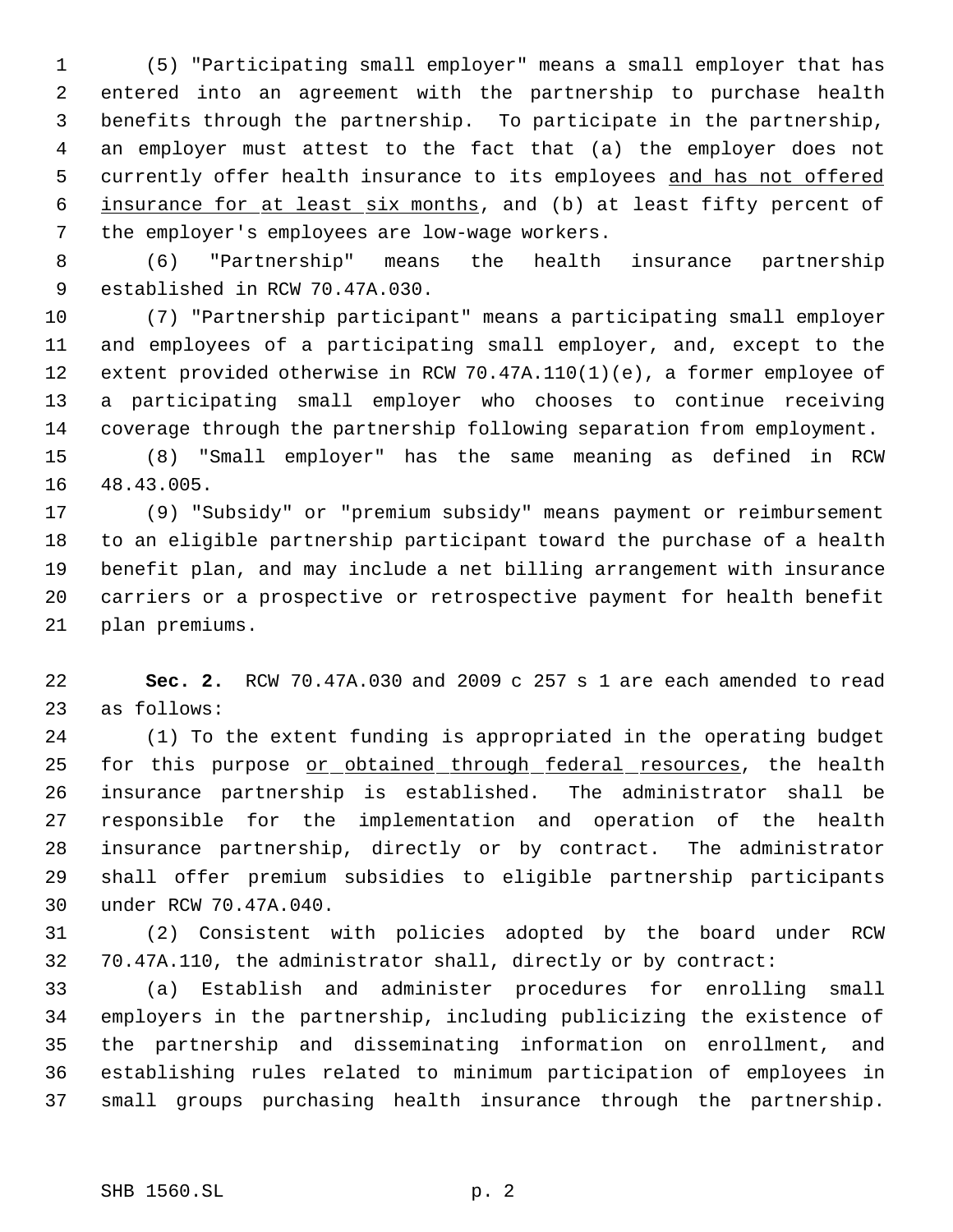Opportunities to publicize the program for outreach and education of small employers on the value of insurance shall explore the use of 3 online employer guides((- As-a-condition-of-participating-in-the partnership, a small employer must agree to establish a cafeteria plan under section 125 of the federal internal revenue code that will enable 6 employees-to-use-pretax-dollars-to-pay-their-share-of-their-health 7 benefit  $-p$ lan  $-p$ remium. The  $-p$ artnership  $-p$ shall  $-p$ rovide  $-p$ technical 8 assistance to small employers for this purpose));

 (b) Establish and administer procedures for health benefit plan enrollment by employees of small employers during open enrollment periods and outside of open enrollment periods upon the occurrence of any qualifying event specified in the federal health insurance portability and accountability act of 1996 or applicable state law. Except to the extent authorized in RCW 70.47A.110(1)(e), neither the employer nor the partnership shall limit an employee's choice of coverage from among the health benefit plans offered through the partnership;

 (c) Establish and manage a system of collecting and transmitting to the applicable carriers all premium payments or contributions made by or on behalf of partnership participants, including employer contributions, automatic payroll deductions for partnership participants, premium subsidy payments, and contributions from philanthropies;

 (d) Establish and manage a system for determining eligibility for and making premium subsidy payments under chapter 259, Laws of 2007;

 (e) Establish a mechanism to apply a surcharge to each health benefit plan purchased through the partnership, which shall be used only to pay for administrative and operational expenses of the partnership. The surcharge must be applied uniformly to all health benefit plans purchased through the partnership. Any surcharge amount may be added to the premium, but shall not be considered part of the small group community rate, and shall be applied only to the coverage purchased through the partnership. Surcharges may not be used to pay any premium assistance payments under this chapter. The surcharge shall reflect administrative and operational expenses remaining after 36 any appropriation provided by the legislature or resources received 37 from the federal government to support administrative or operational expenses of the partnership during the year the surcharge is assessed;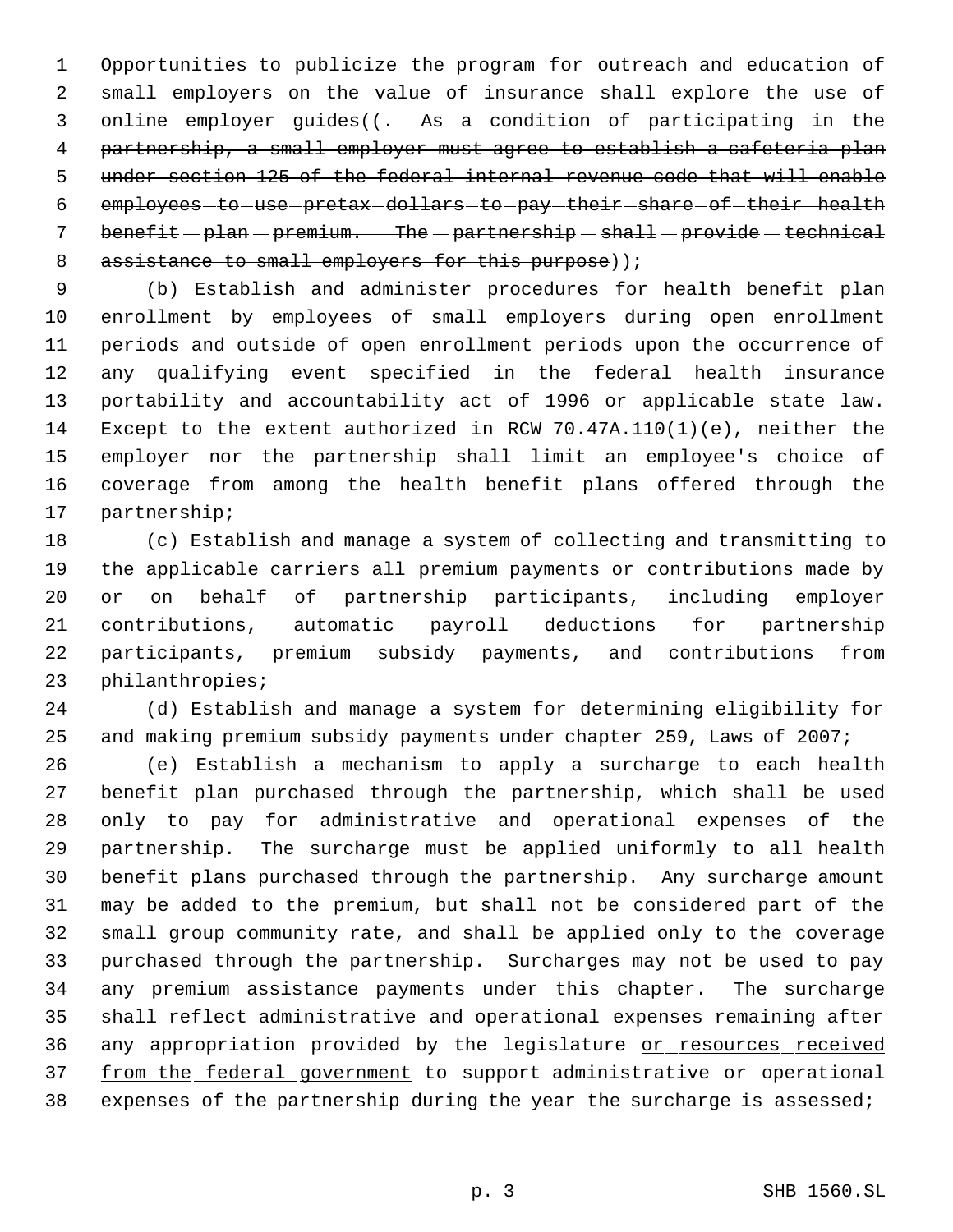(f) Design a schedule of premium subsidies that is based upon gross family income, giving appropriate consideration to family size and the ages of all family members based on a benchmark health benefit plan designated by the board. The amount of an eligible partnership participant's premium subsidy shall be determined by applying a sliding scale subsidy schedule with the percentage of premium similar to that developed for subsidized basic health plan enrollees under RCW 70.47.060. The subsidy shall be applied to the employee's premium obligation for his or her health benefit plan, so that employees benefit financially from any employer contribution to the cost of their coverage through the partnership.

 (3) The administrator may enter into interdepartmental agreements with the office of the insurance commissioner, the department of social and health services, and any other state agencies necessary to implement this chapter.

 **Sec. 3.** RCW 70.47A.050 and 2007 c 260 s 12 are each amended to read as follows:

 Enrollment in the health insurance partnership is not an entitlement and shall not result in expenditures that exceed the amount 20 that has been appropriated for the program in the operating budget or 21 resources received from the federal government. If it appears that continued enrollment will result in expenditures exceeding the appropriated level for a particular fiscal year, the administrator may freeze new enrollment in the program and establish a waiting list of eligible employees who shall receive subsidies only when sufficient funds are available.

 **Sec. 4.** RCW 70.47A.110 and 2008 c 143 s 5 are each amended to read as follows:

(1) The health insurance partnership board shall:

 (a) Develop policies for enrollment of small employers in the partnership, including minimum participation rules for small employer groups. The small employer shall determine the criteria for eligibility and enrollment in his or her plan and the terms and amounts of the employer's contributions to that plan, consistent with any minimum employer premium contribution level established by the board under (d) of this subsection;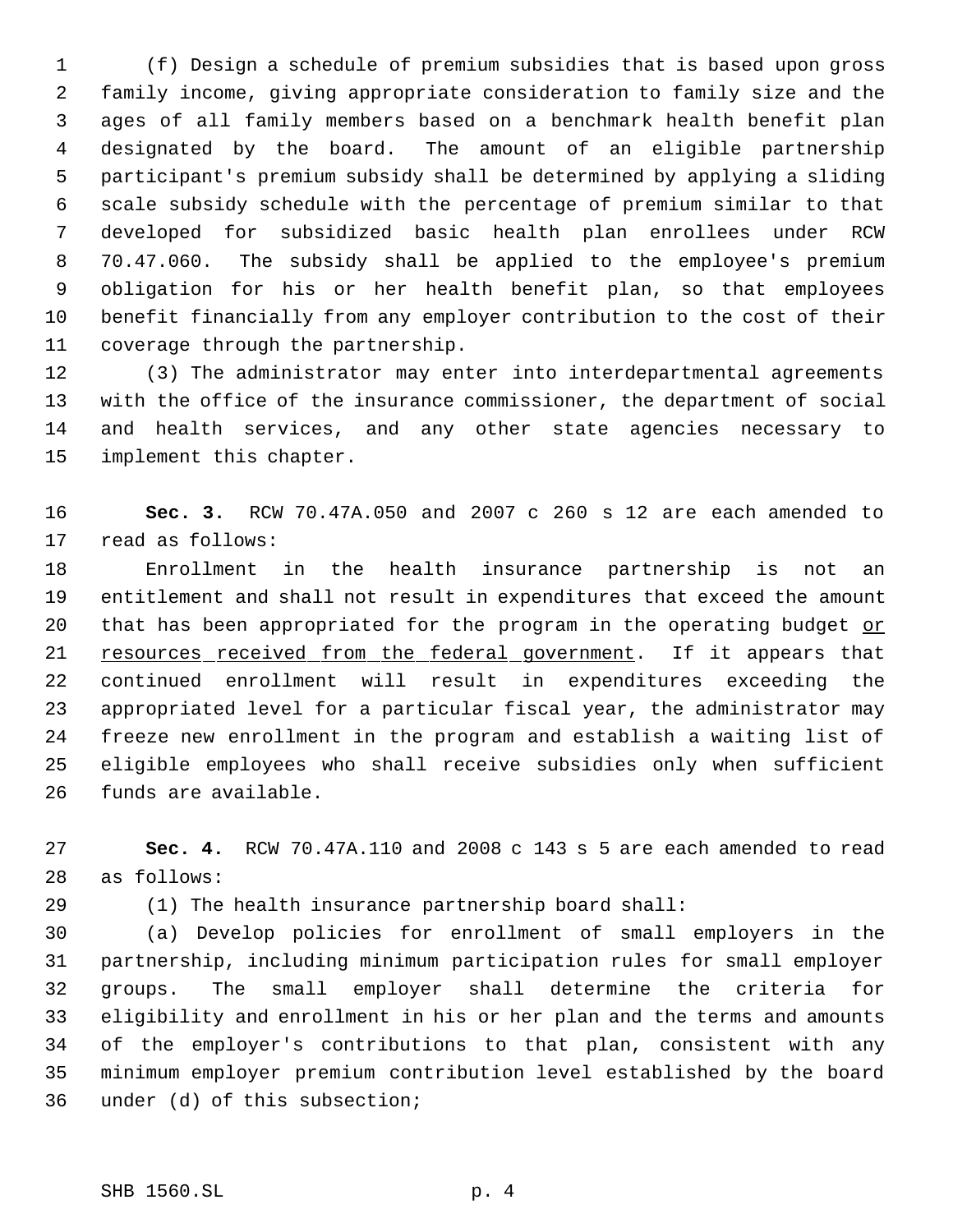(b) Designate health benefit plans that are currently offered in the small group market that will be offered to participating small employers through the health insurance partnership and those plans that will qualify for premium subsidy payments. Up to five health benefit plans shall be chosen, with multiple deductible and point-of-service cost-sharing options. The health benefit plans shall range from catastrophic to comprehensive coverage, and one health benefit plan shall be a high deductible health plan accompanied by a health savings account. Every effort shall be made to include health benefit plans that include components to maximize the quality of care provided and result in improved health outcomes, such as preventive care, wellness incentives, chronic care management services, and provider network development and payment policies related to quality of care;

 (c) Approve a mid-range benefit plan from those selected to be used as a benchmark plan for calculating premium subsidies;

 (d) Determine whether there should be a minimum employer premium 17 contribution on behalf of employees, and if so, how much;

 (e) Develop policies related to partnership participant enrollment in health benefit plans. The board may focus its initial efforts on access to coverage and affordability of coverage for participating small employers and their employees. To the extent necessary for 22 successful implementation of the partnership, ((during a start-up phase 23 of partnership operation,) the board may:

(i) Limit partnership participant health benefit plan choice; and

 (ii) Offer former employees of participating small employers the opportunity to continue coverage after separation from employment to the extent that a former employee is eligible for continuation coverage under 29 U.S.C. Sec. 1161 et seq.

29 ((The start-up phase may not exceed two years from the date the 30 partnership begins to offer coverage));

 (f) Determine appropriate health benefit plan rating methodologies. The methodologies shall be based on the small group adjusted community rate as defined in Title 48 RCW. The board shall evaluate the impact of applying the small group adjusted community rating methodology to health benefit plans purchased through the partnership on the principle of allowing each partnership participant to choose his or her health benefit plan, and may implement one or more risk adjustment or